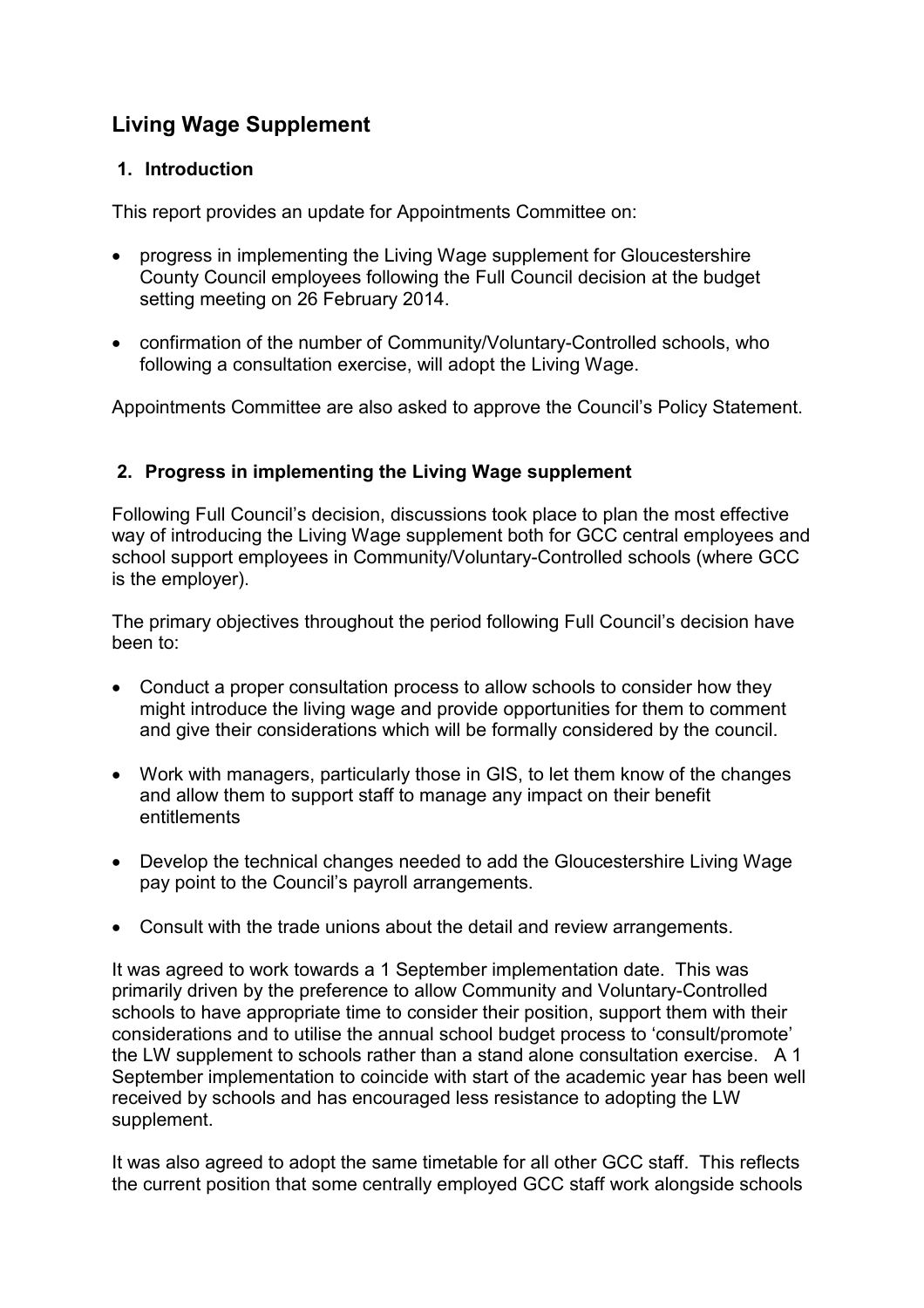staff in schools. Having an earlier implementation date for non-schools based staff would have been likely to have caused some resentment and would have been potentially open to challenge.

The technical changes needed to adopt the Living Wage through the council's payroll arrangements have been agreed and are being tested ahead of the September payroll.

The Trade Unions representing Council workers and school support staff (GMB, UNISON and UNITE) have been consulted and regularly kept up to date on progress. They are fully supportive of the proposed arrangements.

Further communications will take place with impacted employees, schools, GCC Managers and Trade Unions during July and August. These will primarily focus on the practical implementation arrangements e.g. letters to employees confirming new salary and how the supplement will operate.

#### 2.1 Results of schools consultation exercise

The annual Governors budget returns have been collated and a significant majority of the 161 Community and Voluntary-Controlled schools who have staff earning under the Living Wage (£7.65 per hour) will be adopting it with effect from 1 September. This is a very positive outcome considering no funding was provided.

#### Summary of results (as at 4 July 2014):

| Yes – will be adopting Living Wage supplement | 154            |
|-----------------------------------------------|----------------|
| Undecided – to be confirmed                   | $\overline{2}$ |
| No staff impacted                             | 3              |
| No but will implement next year               | 1              |
| $No - cost$ prohibitive                       | 1              |

On a related note, many Foundation and Voluntary-Aided schools (where the governing body, not GCC, is the employer) have confirmed in their budget returns that they will be introducing some form of the Living Wage with effect from 1 September. Furthermore, some Academies (who purchase the County Council's HR/payroll traded services) have also indicated that they are likely to introduce a form of/or the Living Wage.